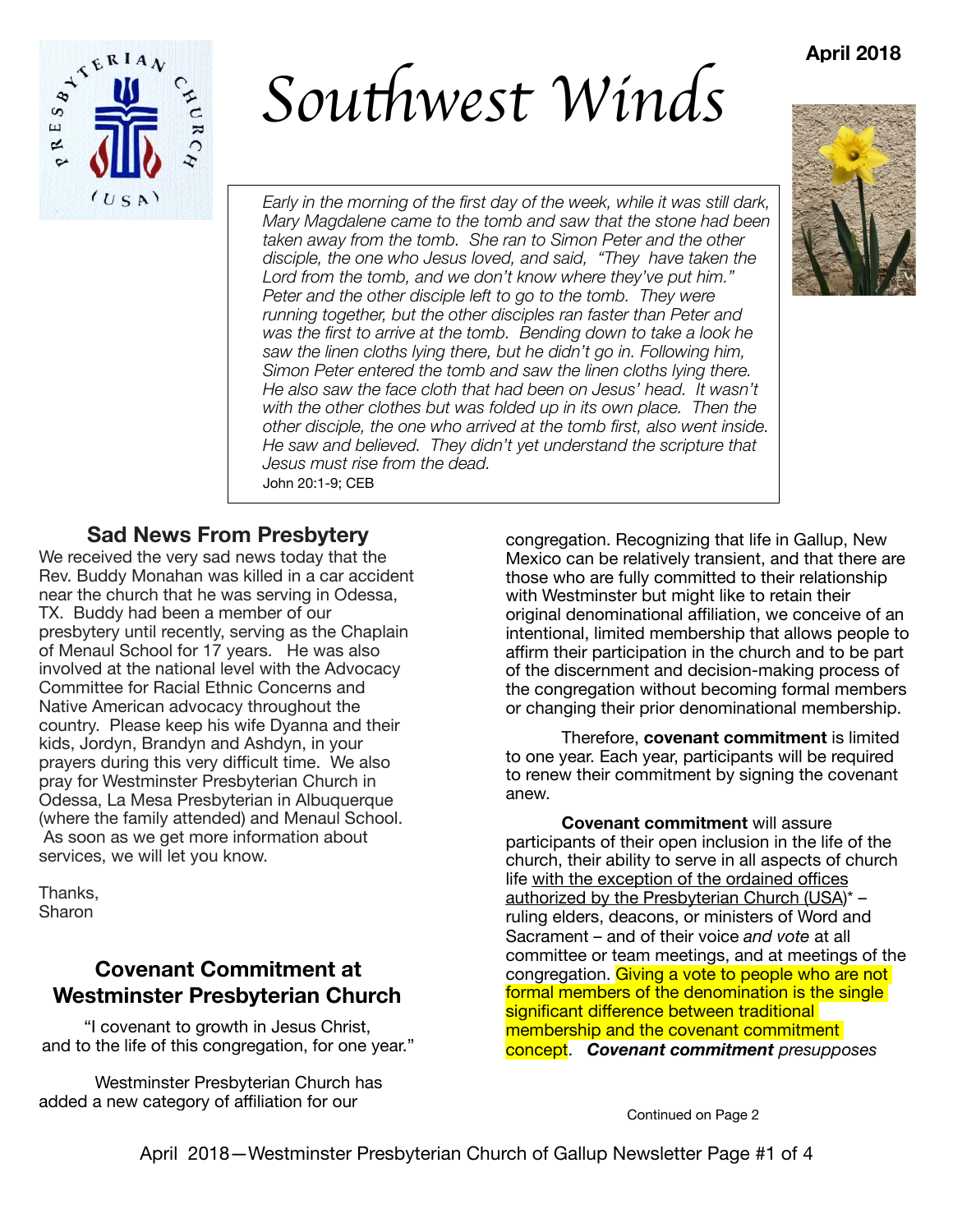*involvement through the offering of time, resources and participation. It is not meant to be passive.*

People who are already members of the congregation are welcome, but *not required*, to participate in **covenant commitment**, too. This is one way we can show our mutual support for all those who are part of this church. **Covenant commitment** in no way reduces or changes your membership, only adding your *annual affirmation* that you have chosen to be an active part of Westminster.

We, the Session of WPC, recognize that this is a new concept. We know that there will be learning in the process and are fully open to making adjustments as we reevaluate **covenant commitment** after the first year. We are taking a step in faith. We hope that all of the church's participants will help the development process by giving their positive support and thoughtful feedback. *We serve a living God, and do expect change as part of the life of the church.* We thank you for your consideration, and are thankful to serve a congregation which sees the future as a joyful adventure with Jesus as our companion!

\*The polity of the Presbyterian Church (USA) prevents ordination of people who are not formal members of the denomination.

Letter to the congregation by

Rev. Lorelei Kay

#### **New Study on Friday Night**

"How Jesus Became the Christ"

A study of the biblical development of theology about Jesus and who he was, and what that means for us. Potluck dinner at 6:30 p.m. (RSVP to Pastor Lorelei so you can be added to the e-mail reminders and receive study information. [RevLoreleiKay@gmail.com](mailto:RevLoreleiKay@gmail.com), phone 505.290.5357) The first study group will meet at the home of Pam Burgess and Sharna Sutherin (1825 Milda) on April 6 to consider the apostle Paul's understanding of Jesus. April 13 we will look at the synoptic gospels (Mark, Mathew, and Luke). April 20 will encompass the gospel attributed to John, the non-Pauline epistles, and the Revelation to John.

## **Leadership Workshop**

Saturday, March 17, 2018 your entire session, Rev. Kay, and Heather Nasi attended a two hour teaching by Gallup McKinley County Chamber of Commerce CEO, Bill Lee on the topic of Responsibilities and Duties of Non-Profit Boards. Westminster Presbyterian Church is a 501 3 (c) nonprofit organization. To meet the legal criteria we have to function under the law and according to our documented policies. He reviewed the legal and ethical duties of board members and how vision statements, mission statements, and a strategic plan all guide the direction and success of an organization at arriving at its goals.

I learned about the legal responsibility of non-profit boards and took away some ideas of how a board can be more efficient.

JMM

# **Session Notes**

# **Highlights for 3/8/2018**

- Share and Care use of the building was reviewed, and have now departed from us.
- Anna Bond is our new accounting consultant and is helping Valdine get our financial books up to speed on the latest version of Quick Books.
- As of February 28, 2018 the bank balance was \$20,353.77; the checks that cleared the bank amounted to \$7,517.65 and the cash received was reported to be \$ 6,876.30.
- Valdine has worked the computer systems with Pay Pal so that folks can donate to the church now through Pay Pal. Once a month Pay Pal deposits are transferred to the WPC checking account.
- Session minutes and the WPC Record book will be reviewed in Albuquerque for all the items required by PCUSA on either May 5th or 6th.
- The church phone has not been working reliably, and so the phone has been switched over to Hughes-Net, who is our internet provider. Sacred Winds will no longer be our telephone land line provider.

Continued on page 3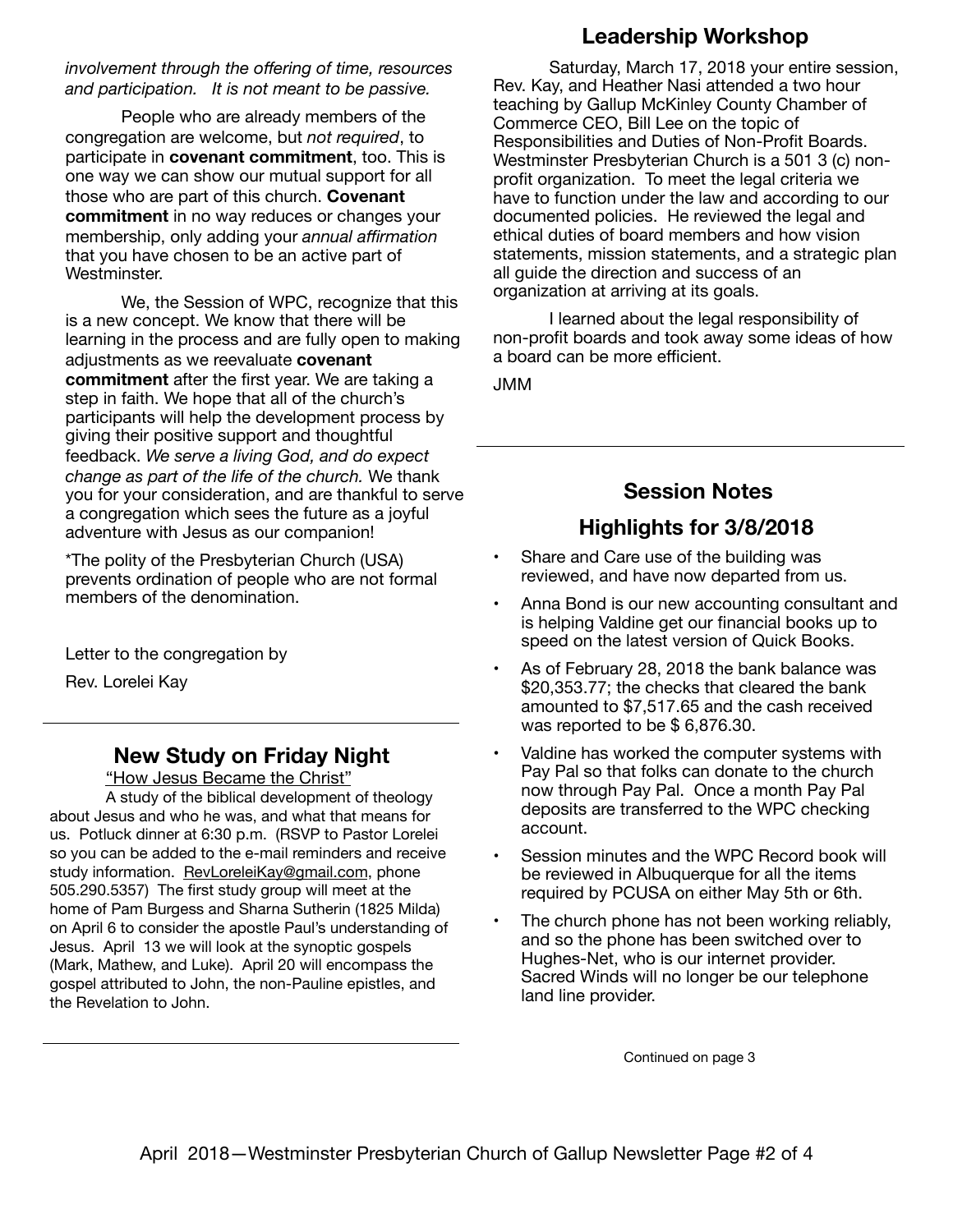- The organ maintenance man made a special trip up from Texas on March 15 to do routine service on our instrument. He found no major issues. He said that the organ is standing up quite well for its age, and at this point has an indefinite life span.
- Note the ground floor bathroom remodeling with hot water from a demand water heater under the counter, a new sink and cabinet, and classy paint job, thanks to Sharna and others who painted and helped out.
- Note the changes in the entry area clothes closet. The doors were removed, stored stuff removed, repainted, and now ready for convenient placement of coats while you are in the church.

There are other things going on in the church that your editor is not aware of or not a witness to. If you had an church activity that I missed and you would like reported on, please tell me and I'll try to include it in future issues.

John Mezoff



Remodeled upstairs rest room The Lord is Risen!



Milo, adored by grandfather and pastor



#### The Path from the Labyrinth up to WPC